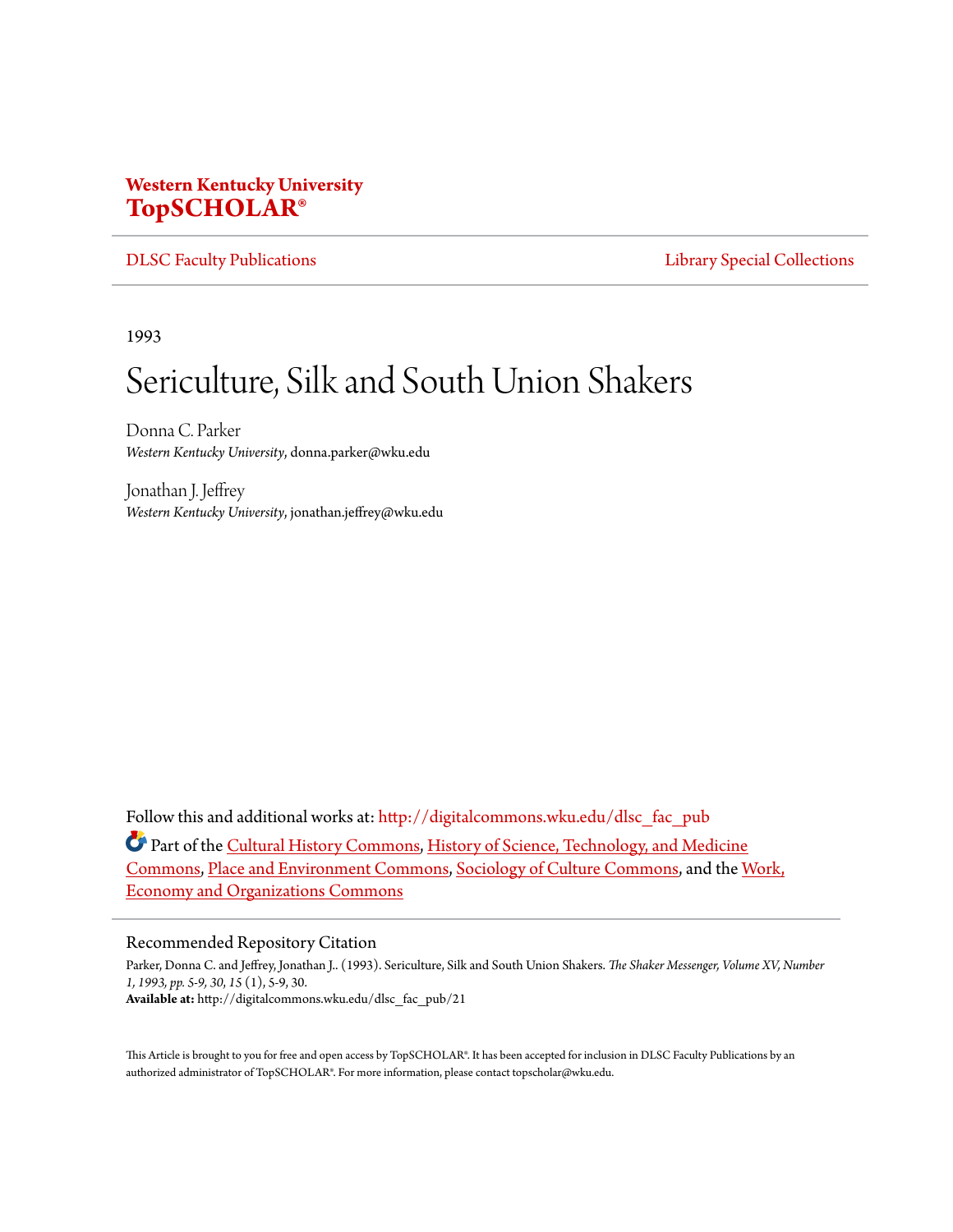Sericulture, Silk, and South Union Shakers

by

Donna Parker and Jonathan Jeffrey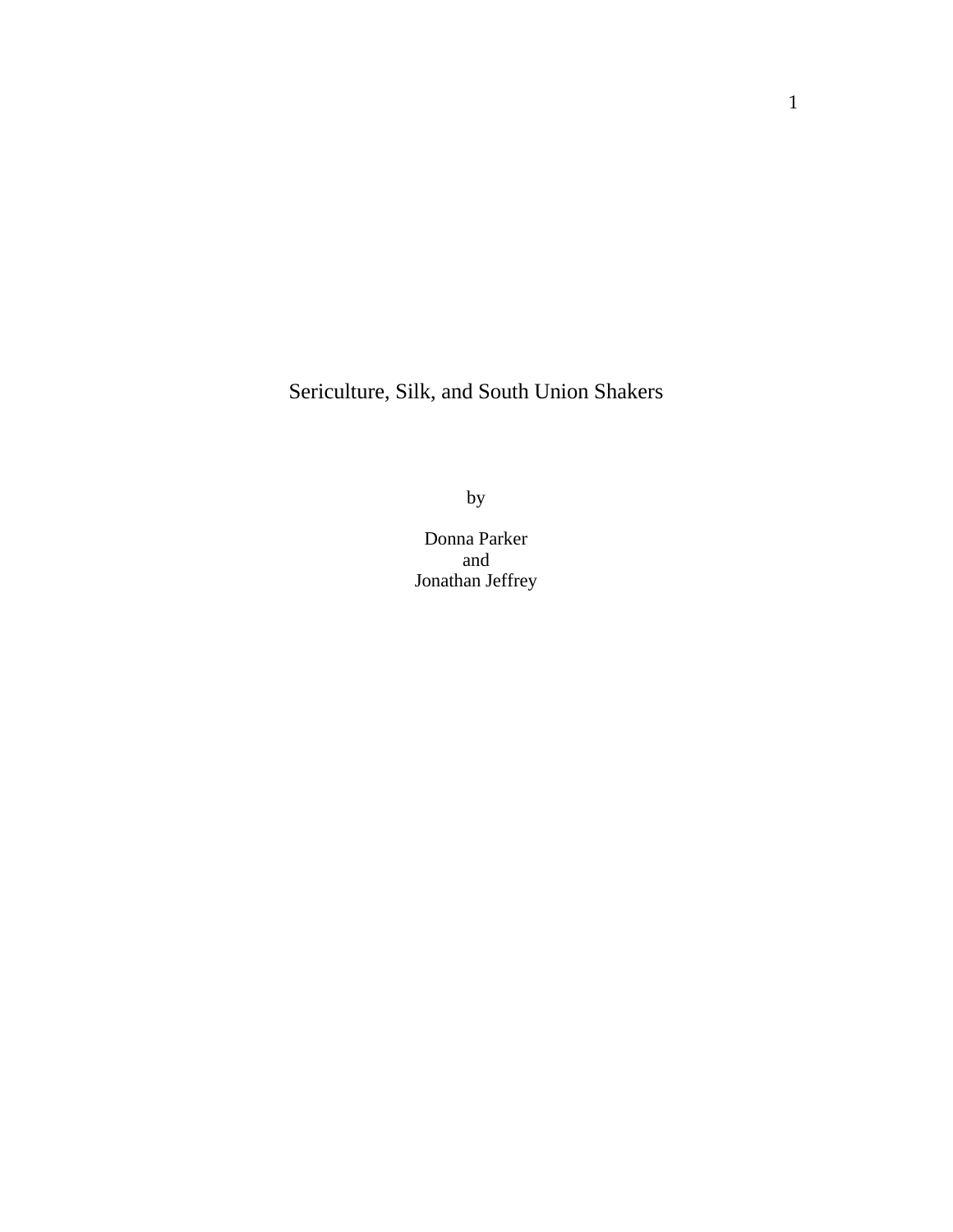Dear Friend, most a year has elapsed I'm apprized, Since a present most beautiful greeted my Eyes: 'Twas borne to me safe, by kind Motherly hands From Dear Gospel Kindred, in far Western Lands.

 O! those pretty Silk Handkerchiefs! beautiful Gift! They bro't love to my spirit, thus gave it a lift: For 'tis joy without bound in thy memory to dwell Friends, dearest of Friends I love you full well.

### Sarah Bates (1869)

 The joy of this delightful poem swells from remembrances of a sweet friendship and from the prized gift, silk kerchiefs from the Sisters of South Union, Kentucky.<sup>1</sup> The Kentucky Shakers produced a variety of textiles, but few overshadowed the mystique of their spectacular iridescent silk, treasured for its light weight, easy maintenance, longevity, hygroscopicity and luster. Anyone familiar with silk production appreciated the tremendous amount of time, effort, and skill involved in its manufacture.

 Several Shaker communities produced silk, but Kentucky Shakers were particularly adept at the process. Kentucky's temperate climate was conducive to mulberry tree cultivation and sericulture, the raising of silkworms. South Union Sisters used silk in the manufacture of kerchiefs, neckwear, hat bands, bonnets, and sewing silk. Occasionally entire garments such as dresses were made from the luxurious silk.

 Documentary evidence indicates that silk was sometimes produced for supplementary income. As early as 1853, the Mount Lebanon Ministry "requested to know . . . if we [South Union Sisters] could furnish some handkerchiefs for the Groveland Sisters,  $\&$  at what price."<sup>2</sup> An 1859 journal entry noted: "Silk business — has been carried on by the Sisterhood for some time, with tolerable success — they have just taken from the loom a web of 100 yards making 164 fine white pocket kerchiefs for sale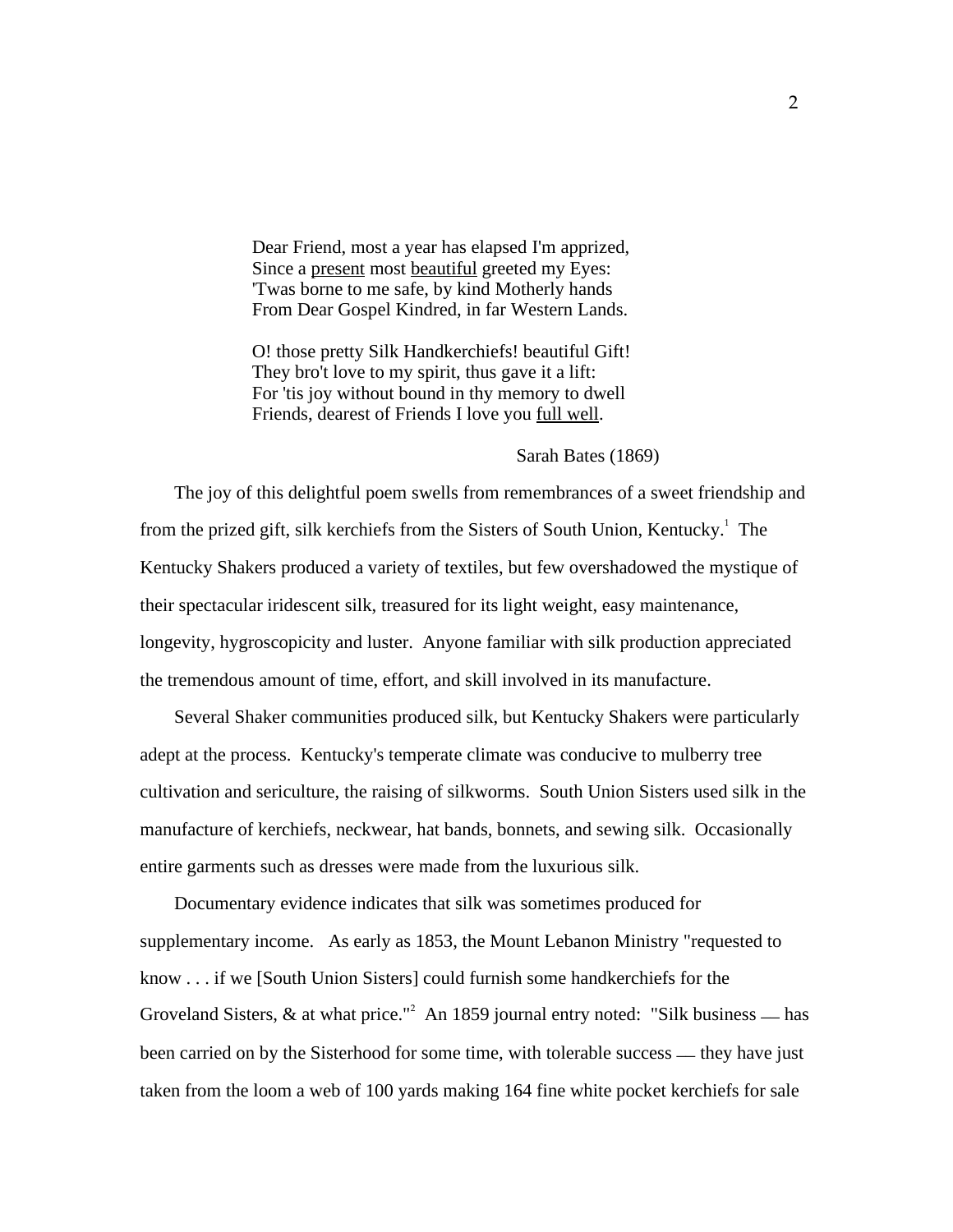$\sim$  @ \$12 pr. dozen."<sup>3</sup> While visiting the South Union community in the 1850s, David Parker bought a "number of them [kerchiefs] for the sisters at Canterbury."<sup>4</sup> An 1875 journal entry also mentions a large amount of silk--46 yards--being taken off the loom for sale.<sup>5</sup> Apparently the kerchiefs were also marketed locally; an 1881 diary entry revealed that Amber Bass of Auburn, a community three miles west of South Union, "came up to the Office to buy a silk handkerchief. He took 2 on trial."<sup>6</sup>

 Letters from various Shaker communities indicate that the South Union Sisters often made gifts of their silk products. One Sister from the North wrote: "Be assured dear Friends that I have not forgotten your special notice of love [kerchief] to me...[I] express my grateful feelings to you also to all, who have ever worked on the silk."<sup>7</sup> Another Sister wrote: "We have felt a real burden about your giving away so many of your silk Neck Kerchiefs and here we are receiving another."<sup>8</sup> The Shakers had a long tradition of exchanging small gifts, and a Kentucky kerchief was a prized gift indeed.<sup>9</sup>

 Tradition reveals sericulture began around 2700 BC in China where the secrets of silk production were jealously guarded. The Emperor Justinian is credited with introducing the culture to Constantinople in 555 AD. Silk production gradually moved from southern to northern Europe from the ninth to the sixteenth centuries. Initiated in Virginia as early as 1619, several colonies of the pre-revolutionary decades offered bounties to encourage sericulture but to no avail. The introduction of Morus multicaulis, a new type of mulberry tree, which produced large leaves, prompted Americans in the early nineteenth-century to invest in sericulture. Always ready to undertake a promising enterprise, the South Union Shakers began producing silk in the 1820s.

 The earliest mention of sericulture at South Union occurred in 1828 when two Sisters from Enfield inquired about silk production at the western Kentucky community:

 We want to ask one little question, how has Sister Prudence [Houston] prospered with her silk worms as we feel quite interested in this branch, and think it is profitable employment, and should be glad to do more in this way if it was in our power, we have had two crops this summer, but did not do quite so well as usual the

3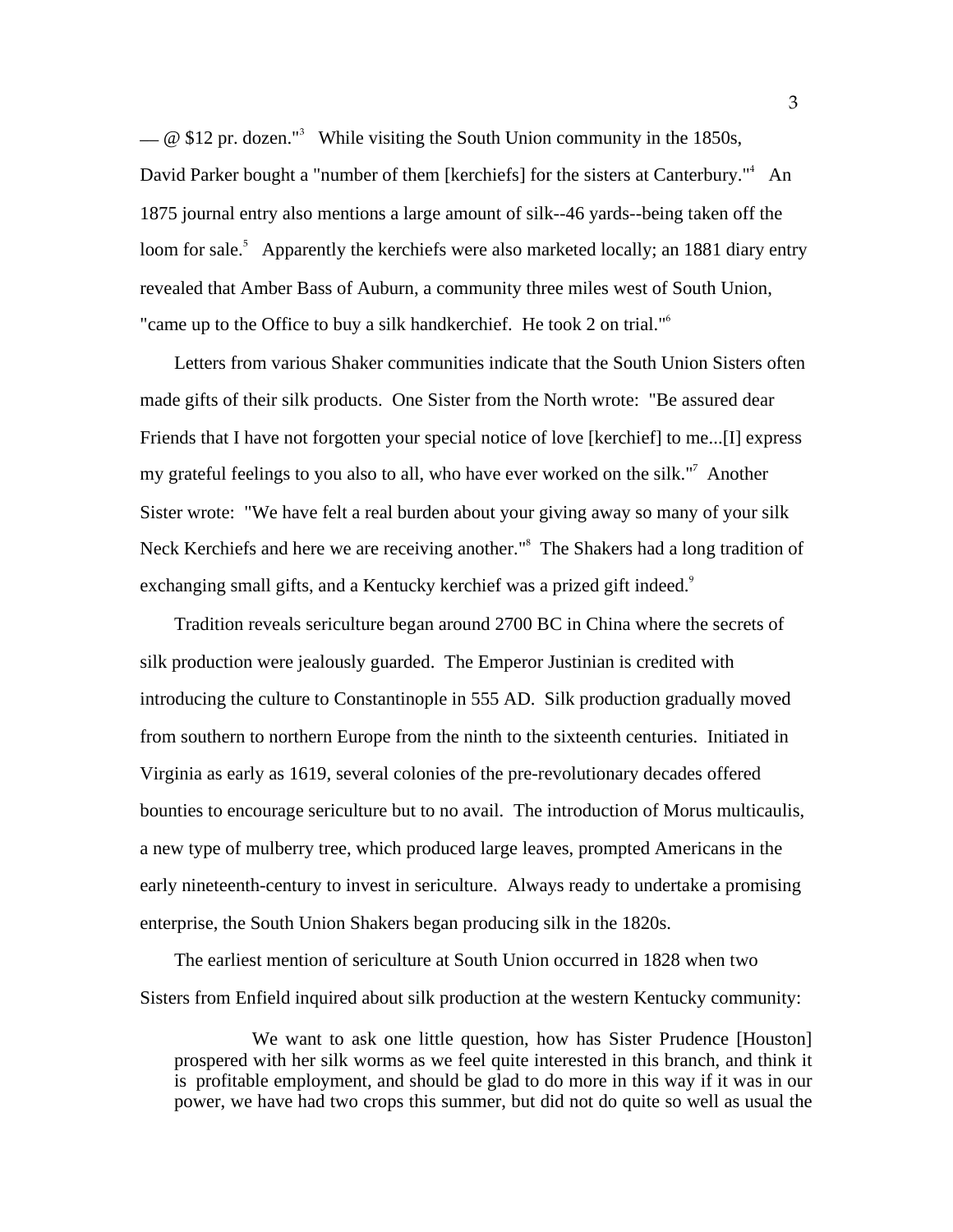season being rainy. Sister Rhoda is now spinning silk to make up our clothes for winter. $10$ 

It is possible that Prudence Houston had been involved in raising silkworms for several years, but it was not mentioned in the community's journal which carefully documented the Shakers' activities.

 In 1832, the community journal's first entry concerning silk read: "The Sisters all appeared dressed in their home Made Silk Kerchiefs the first time at So. Union."<sup>11</sup> The next year the "good Sisters" presented each of the Brethren "a beautiful Silk neck kerchief \_\_ made from the cocoon by their own hands." The community's record keeper adds: "Who ever reads this Journal will be bound to own that the Brethren were blest with as good  $\&$  industrious  $\&$  Kind Sisters as can be any where found — We ... hope we shall all remember their goodness when this present is worn out." $12$  At South Union, the Sisterhood dominated the silk industry, although children often helped pick mulberry leaves in late spring and early summer. The popular press promoted sericulture as particularly suited for women. One farm journal noted: "It is especially woman's work. It is not degrading. It is neat and extremely interesting." $13$ 

 Cultivation of a mulberry orchard was the first step in preparing for sericulture. The white mulberry (Morus Alba)was the premium mulberry for silkworms as it "produced fine quality silk." Although several varieties of mulberry trees were planted at South Union, the Sisters occasionally relied on the leaves of indigenous Osage orange trees. One Sister surmised these leaves "as good for them as the white mulberry."<sup>14</sup> Mulberry trees were generally propagated from cuttings in early spring "or about the time of planting corn." Cuttings were placed in rows four feet apart with twelve inches separating each row. Trees were planted in light sandy or gravelly soil, but "almost any soil . . . that will mature Indian corn is suitable for the mulberry," declared one experienced farmer.<sup>15</sup> Two hundred trees were planted per acre. Leaves could be gathered in the first season, but growers advised "at least three should be left" on each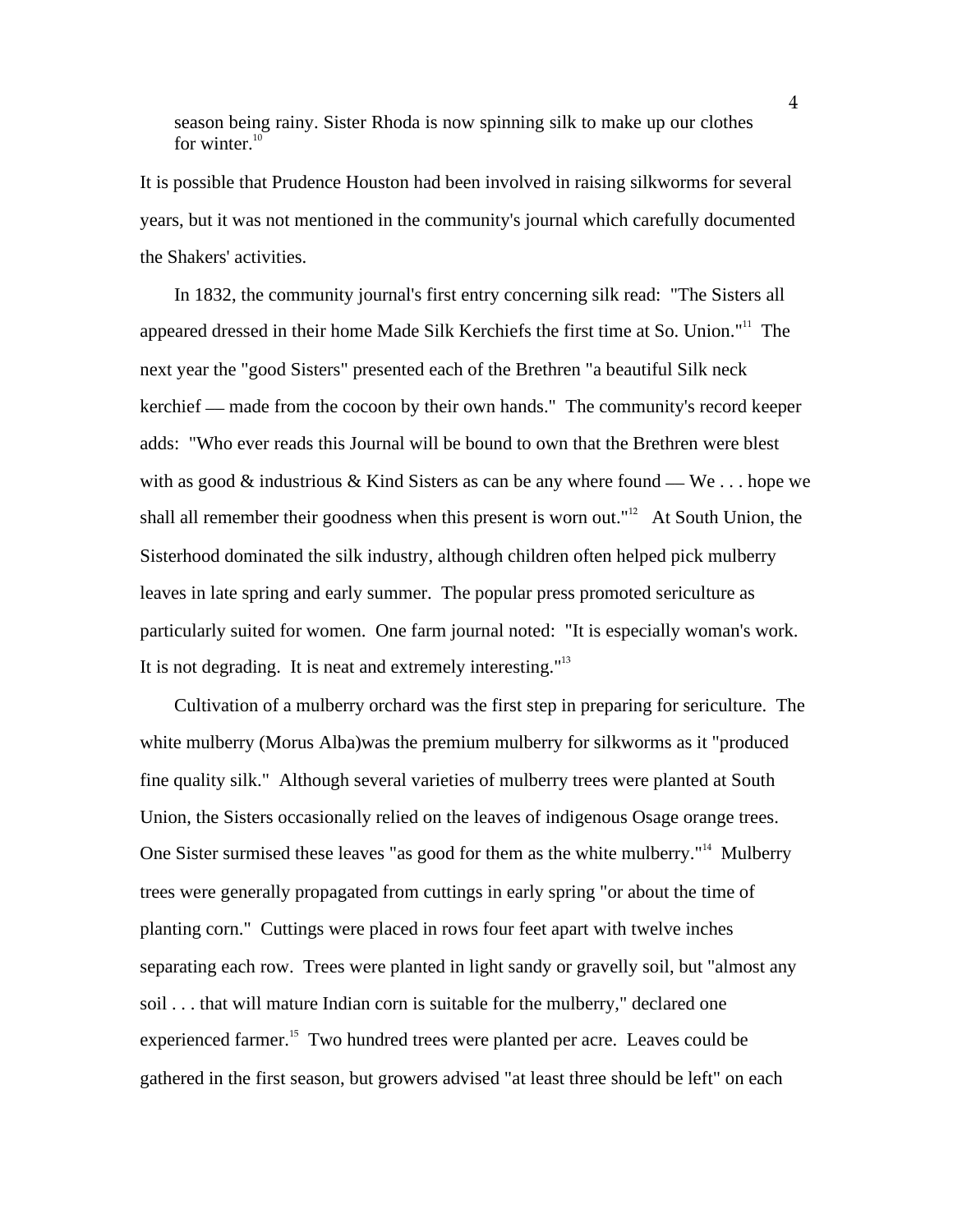tree, and cuttings could be made after the second season of growth. In three years each tree could yield ten or twelve pounds of leaves.<sup>16</sup>

 After planting the mulberry trees, the erection and outfitting of a silk house, or cocoonery, was necessary. It was advised that the house be constructed on elevated ground and convenient to the mulberry orchards. The most important elements of a good silk house included adequate ventilation and cleanliness. Windows, situated on all the building's sides, provided proper ventilation. In the northern United States silk houses were often two stories above the ground with a heating furnace in the cellar. Because silkworms were raised only in the warmer months at South Union, fireplaces or warming devices were not necessary in their silk houses. A community's commitment to sericulture determined the size and number of silk houses.

 One silk house at South Union still stands, but the location of the mulberry orchards is indeterminable due to extensive cultivation. However, the community's journals indicate that the East and the Center families maintained mulberry orchards near their hen lots. Except for the extant silk house, no evidence was preserved that indicates the location, size, or number of silk houses at South Union. The only clue is in a letter written by Eli McLean to the "Respected Ministry": "Engineers have located the road through our place they run close to the ox stables at the cross roads on the North side of it through the garden back of the office between the water cistern  $\&$  the old silk houses angling across the road."  $17$ 

 Silkworms were grown on shelves known as hurdles (Figure 1), which were intermittently stacked on an open framework. A hurdle consisted of a frame about five feet long and two feet wide of thin boards re-enforced with two braces. Tacks were driven around the inner edge of the frame about three-quarters of an inch apart. Tow twine around the tacks created a mesh. After the mesh was dampened and dried taut, it was shellacked. A similar hurdle was covered with strong cotton or tow cloth which was secured with small tacks.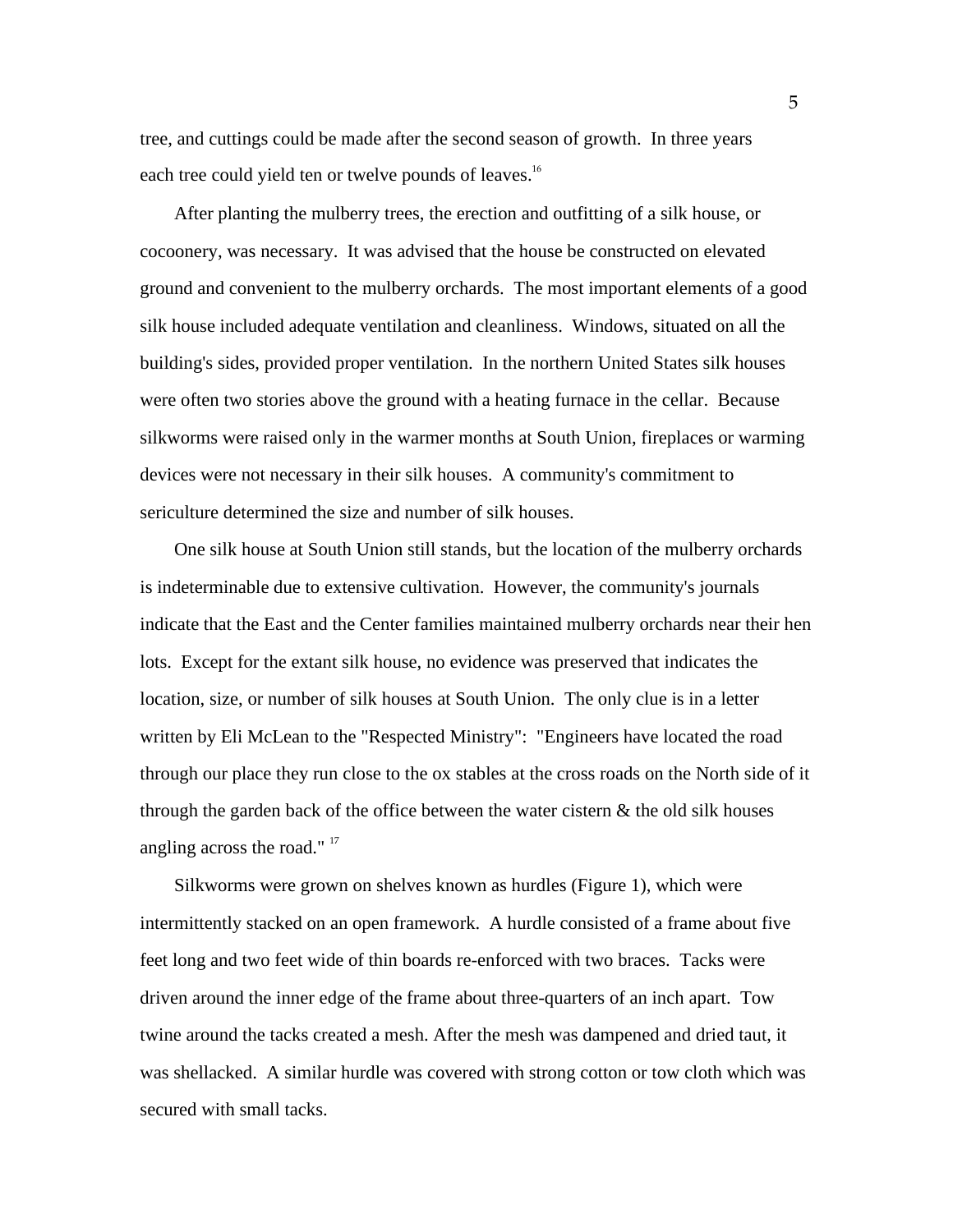This hurdle rested below the mesh one to collect the litter produced by the worms; it could be easily removed and cleaned. Keeping the silk house sanitary was extremely important to the health of the worms.

 Once the orchard and silk house were prepared, eggs were procured. Although it is unclear how the South Union Sisters obtained their eggs in the early years, they later ordered them from Louisiana and Pleasant Hill.<sup>18</sup>

 It was recommended that the eggs be "from a climate similar to that where they are to be hatched." This explains why South Union acquired eggs from Pleasant Hill. Good eggs were said to "crack under your nail; while the bad ones will make no noise when pressed in the same manner."<sup>19</sup>

 In 1882, when the Sisters received eggs too early to begin hatching, they went to "Auburn to deposit the silk worm eggs in an ice house . . . for safe keeping." The cool temperature kept the eggs from hatching.

 A little over a month later the Sisters retrieved the eggs and within a week the "silkworms commenced hatching."<sup>20</sup>

 "When the first buds of the mulberry come out" was the preferred time to begin hatching silkworm eggs or "silk seed."<sup>21</sup> One ounce of silk seed contained about  $42,000$ eggs. Placed in "a warm situation" of approximately eighty-five degrees Fahrenheit, the eggs hatched in five or six days. It was highly desirable for all the worms to hatch within a forty-eight hour period, due to the worms' predictable growth cycles (Figure 2). Eggs that did not hatch within a two day period were destroyed.

 Most growers placed the eggs in small flat boxes that were kept near a stove. However, any source of heat, including the human body, could produce a "warm situation," One writer recalled hatching eggs in 1803 by putting "a few eggs of the silkworm in a flat snuff box, under the pit of my arm. Early in the morning of the 3d [third day] they were hatched."<sup>22</sup> Another writer of the period noted that some growers hatched eggs in little bags that were carried "under their clothes in the day-time, and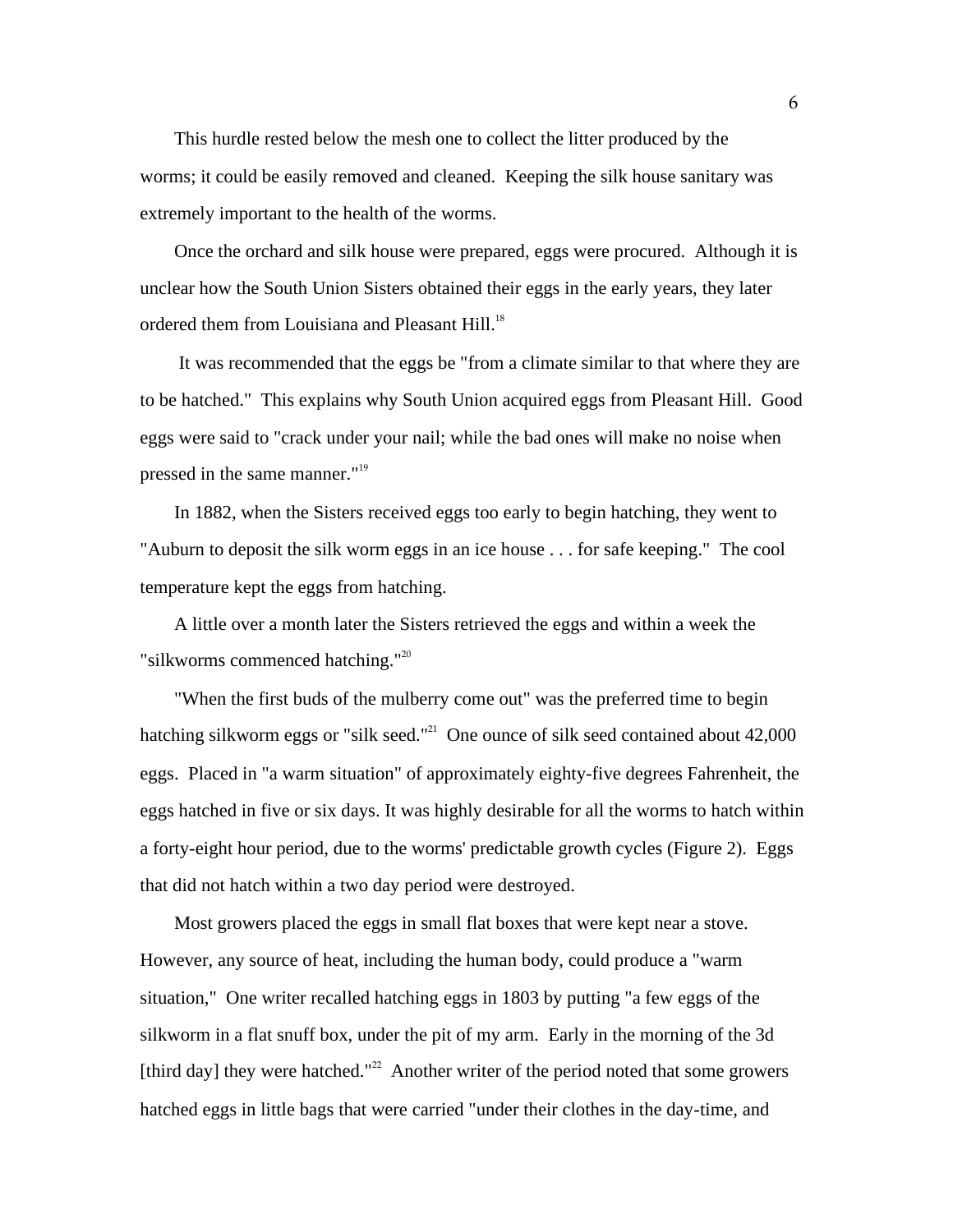under their pillows while sleeping." Eggs changed color during gestation from gridelin (reddish purple), to purple to an "ash-colored hue." Upon turning white the eggs were exposed to the open air at least twice a day in order to "give the embryos sufficient air."<sup>23</sup>

 Shortly after hatching, growers moved the healthy worms, one-twelfth of an inch long and "of a black color," to the hurdles. This was done by spreading finely chopped mulberry leaves on a piece of heavy paper or parchment and waiting for the worms to attach themselves to the leaves which were then carried to the hurdles.<sup>24</sup> An even temperature was necessary for at least the first twelve days, as silkworms are extremely sensitive to temperature changes. If rooms were heated with fires, it was vitally important that they be well ventilated as the worms were also sensitive to smoke and any offensive odors. Worms were fed two or three times a day with tender cut leaves until the first molting.

 Within five days most worms could eat whole leaves. Leaves must be dry. If they could not be picked daily, one writer recommended storing them "in a cool dry room, and stirred now and then, to prevent their heating and wilting."<sup>25</sup> One sericulturist noted: "If brown or seared leaves are given silk worms, they will only eat that portion most agreeable. I . . . find their instinctive aversion for improper food surpasses man, with all his wisdom."<sup>26</sup> Rain or shine, worms had to be fed. Caught without a reserve of leaves one South Union Sister mentioned a rainy day harvest: "Raining severely, nevertheless we had obliged to gather leaves for the silkworms."<sup>27</sup> Despite its tedious nature, writers glamorized the leaf gathering. "The gathering of the leaves and feeding the worms," one author penned "give light and wholesome exercise, enlivened by the anticipation of a rich reward . . . [an] ample compensation for the food they have received."<sup>28</sup>

 Feeding time was a busy season for the Sisters and other members were often called upon to help. In 1866 a Sister recorded: "Some of the sisters are sewing but the most of the family are working with silkworms."<sup>29</sup> In 1882 one Shaker noted that the Sisters were

7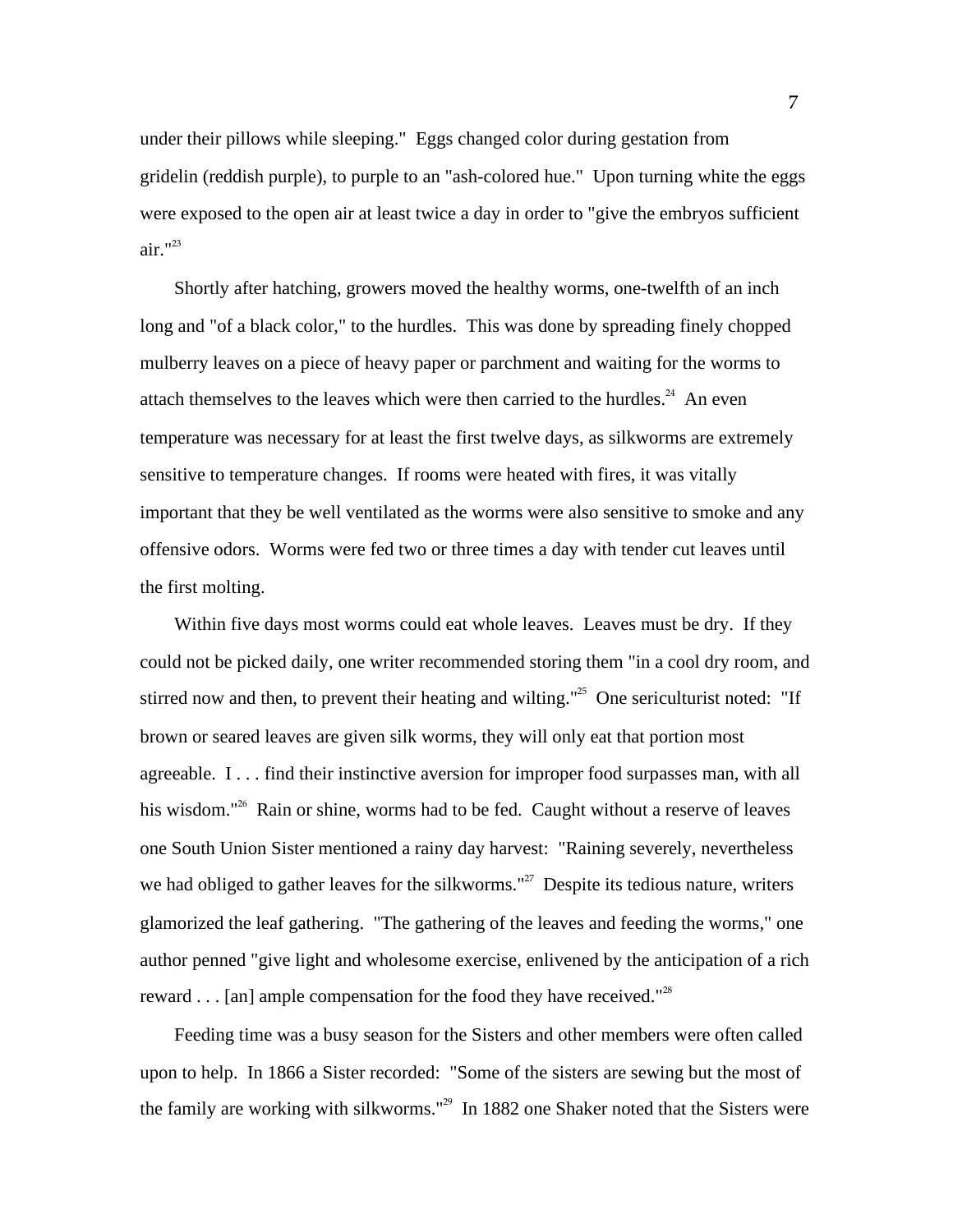"much engrossed with feeding and caring for the silk worms." $30$  With so much attention lavished upon the silkworms, they sometimes endeared themselves to the Sisters. When Elder Henry Blinn of Cantebury visited Pleasant Hill in 1873, he observed the attention paid to the silkworms: "The sister who had charge of them would pick them up  $\&$  call them 'pretty little creatures."<sup>31</sup>

 During its lifetime a silkworm molts or shed its skin four times. The first molt occurs after the fifth day when the worms appear "dull and weak, they lose their appetite, the skin becomes bright, and they seek for a place to lie by themselves." This period of "sleep" generally lasts about twenty-four to twenty-six hours. During this time the skin of the worm cracks. When the creature awakes it sheds the old skin. The Sisters often noted the molting periods, and no doubt were amazed by the regularity of the process. The other three molts take place at approximately seven to nine day intervals. After each molt some worms were removed to other hurdles to allow room for growth. Worms that did not complete the molting process were discarded; more worms perished after the third molting than at any other time.<sup>32</sup>

 When worms were ready to spin silk, they presented "something of a yellowish appearance; they refuse to eat and wander about in pursuit of a hiding place, and throw out fibres of silk upon the leaves."<sup>33</sup> At this time the hurdles were cleaned and straw, preferably rye straw, was placed upright in bunches on the shelves for the worms to attach their cocoons. A worm's silk glands consist of two long sacs running along the sides of the body, which open by a common orifice called the spinneret. When ready to spin these vessels become filled with a "clear viscous fluid" which becomes silk when exposed to air. The worms wind themselves into a hollow ball which, when finished, in "about the size and shape of a robbin's eggs." $34$ 

 Workers reserved a portion of the cocoon crop for seed. Nicholson recommended selecting "equal numbers of males and females, of the yellow kind" because they gave "the most & best silk." The sharply pointed cocoon of the male differed from the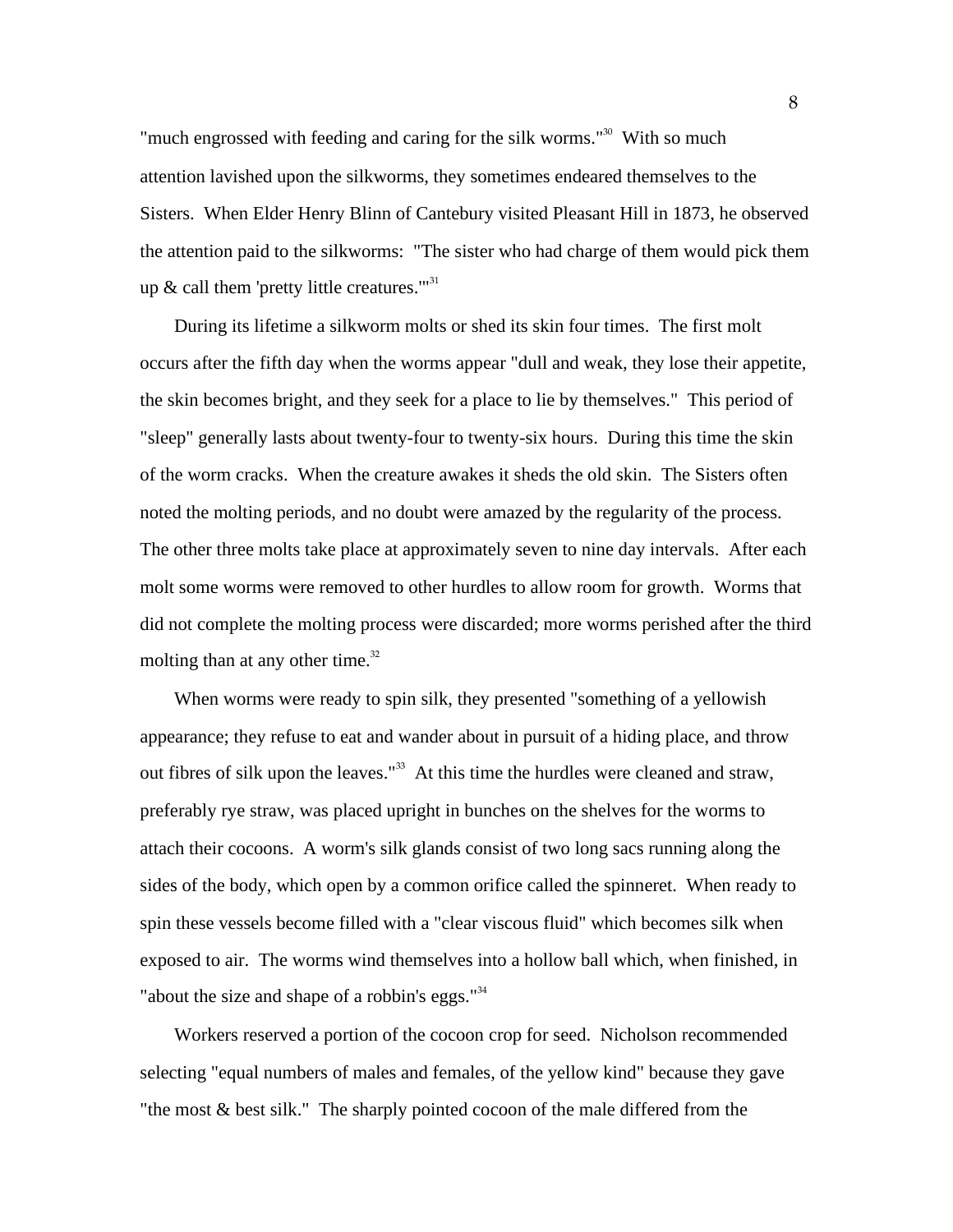female's cocoon which was round on each end.<sup>35</sup> One manual directed the silk worker to shake the cocoon close to the ear to "ascertain whether the chrysalis be alive." If alive and "loosened from the cocoon" it produced a "sharp sound."<sup>36</sup> The Sisters next collected the tow, or floss, of the cocoons' outer coat. With the cocoons threaded on a string, the butterflies emerged and mated. Placed upon a piece of cloth, the females laid their eggs, which were stored in a dry place, secure from extreme temperatures, mice, and insects until time for the eggs to hatch. $37$ 

 Attendants killed, or stifled, the chrysalis inside those cocoons reserved for silk. If not destroyed, the chrysalis would break the prized long fibers as it ate through its cocoon, emerging as a moth. One silk expert recommended stifling the cocoons in ovens "heated nearly warm enough to bake bread" until they made a "ratling noise." When the noise diminished, attendants were to wrap cocoons in a blanket to suffocate those still alive.Silk workers sorted cocoons according to quality. The firmest cocoons--those that were compactly spun--contained the best silk.<sup>38</sup>

Reeling, the next step, consisted of first softening the gummy matter that held the cocoon together and then unwinding the long filaments. The reeler first threw a number of cocoons into a vat of hot water. After holding the cocoons under water for several minutes, she would quickly stir them with a small broom, or whisk, until fibers from each cocoon stuck to the broom. When the filaments came off the cocoons freely, the reeler wound them onto a silk reel. As one fiber was not very strong, from three to twenty-five strands were reeled together, depending upon the thread's intended use. The cocoons' natural gum joined the strands. When a filament began to run thin, the reeler would retrieve another from a new cocoon and attach it to the larger strand. The fibers unwound in a figure eight pattern first from one side of the cocoon and then from the other. Passing through special guides that cleaned the thread and kept it even, the silk was wound upon the reel (Figure 3). $39$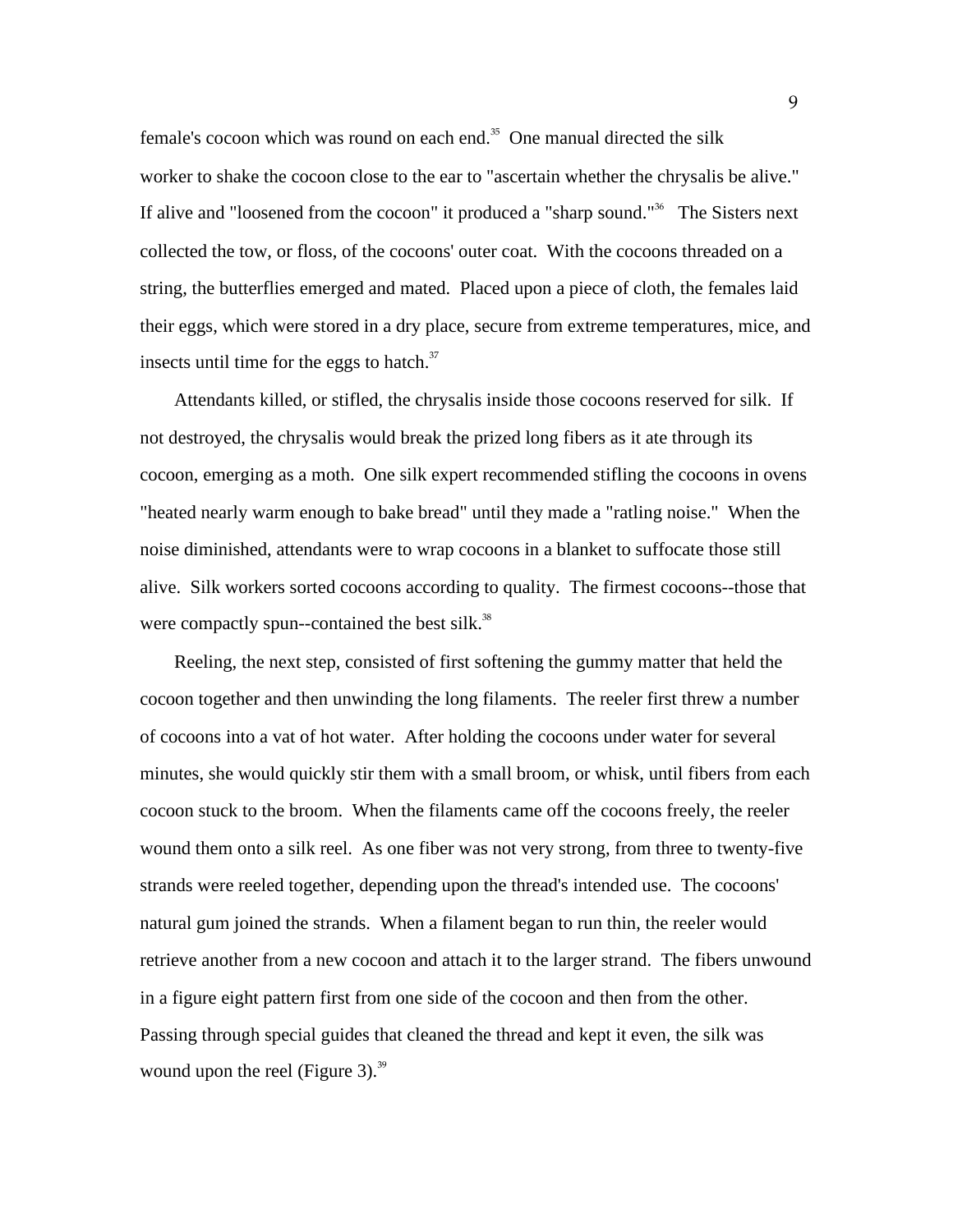Reeling was a tedious business requiring "much skill, tact, experience,

patience and watchfulness." One person attended the cocoons while another propelled the reel. Experienced silk worker Melissa Minter had "charge of the silk from the cocoons" at South Union in June of 1866. Experts agreed that "the *quality* of the silk depends much upon the art and skillful management of the reeler." Practice, patience, and good judgment were required "to render one perfect in the art of reeling."<sup>40</sup>

 When the worker had reeled a determined amount of thread, now called raw silk, she carefully removed the skein from the reel, placed it in a cotton bag, and submerged it for several hours in water one hundred degrees Fahrenheit This step softened the gum and prepared the silk for the next step -- throwing.

 Throwing was the process by which the throwster twisted the strands of raw silk together to form a larger thread. The final product determined the numbers of threads that were twisted together. For example, sewing silk which required more tensile strength needed about twenty-five strands of silk, but silk used in making fabric required  $fewer.<sup>41</sup>$ 

 Workers carded and spun the floss and waste silk saved from the broken and deformed cocoons. On 24 February 1864 South Union's Eldress Nancy Moore recorded going "to the factory to see the Sisters who were spinning silk, . . . [they were] getting along nicely." In 1835, the industrious South Union Sisters "made 10 changeable ones [kerchiefs] out of the floss silk, thus saving all the cocoons."<sup>42</sup>

 Experts differed on the stage at which the silk should be washed of its natural gum. One asserted that the raw silk only be washed after the threads were "twisted, or woven; otherwise, the component parts will get asunder, and be entangled." At whatever stage, silk needed a thorough cleansing to appear white and lustrous. $43$ 

The South Union Shakers had perfected the art of dyeing cloth by 1814. In 1820, the Sisters began to dye silk for the world's people. Presumably, customers brought their silk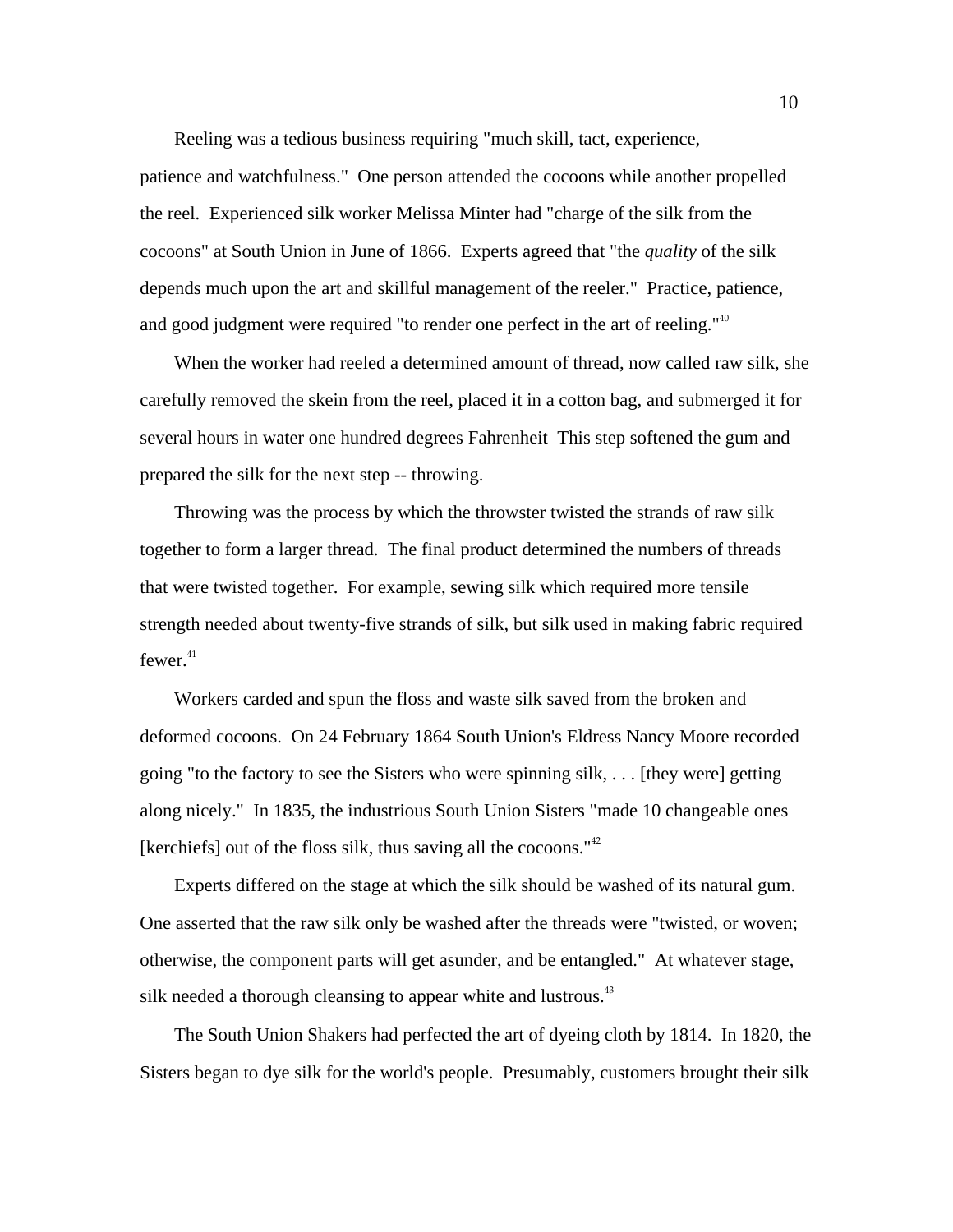fabric and clothes to the community as no record exists of South Union growing silk this early.

 Extant Shaker kerchiefs in the collections of Shakertown at South Union and The Kentucky Museum at Western Kentucky University reveal the color combinations the Shakers produced. Rose, lavender, purple, and white examples make up the bulk of these collections, but items of a green, a mustard, and a brown plaid also exist. In 1869, Sarah Bates of Mount Lebanon, New York, wrote to Eldress Nancy that she was "fitted out for nice silk Handkerchiefs, of many qualities and many colors. One White, three mixed colors Red blue &c and mostly by your hard labors, at Pleasant Hill and South Union."

 Many times Shaker Sisters wove handkerchiefs so they had a "changeable," or iridescent quality. They achieved the illusion by using one color for the warp thread and another color for the filling.

The items would appear a different color depending upon the angle from which it was viewed. An 1866 diary entry reveals that four South Union Sisters were "coloring silk Blue to fill on red." One striking South Union example is a dark purple kerchief made of blue and red threads. The kerchief, with its border of red and green stripes, illustrates the unusual color combinations selected by the Shakers.<sup>44</sup>

After dyeing, Sisters wound the threads onto individual spools and set them into a rack. The warp threads, those placed upon the loom, could then be unwound from the spool rack and measured simultaneously. In 1871, Sister Lucy Shannon noted that the Sisters "commenced spooling a web of silk." The women taught each other the special skills of textile producing. In 1864, the "rest of the Lot [Sisters] went to the North family to . . . shew Lavina Jones how to warp a tow silk web." $45$ 

 Shaker records first mentioned specialized equipment for weaving silk in 1836. The South Union journalist noted: "Saml McClelland has got his new Silk Loom into operation, it works handsomely." Records do not indicate the design of the loom. In 1853, Sisters wove silk handkerchiefs on a "common shuttle loom." The Sisters felt that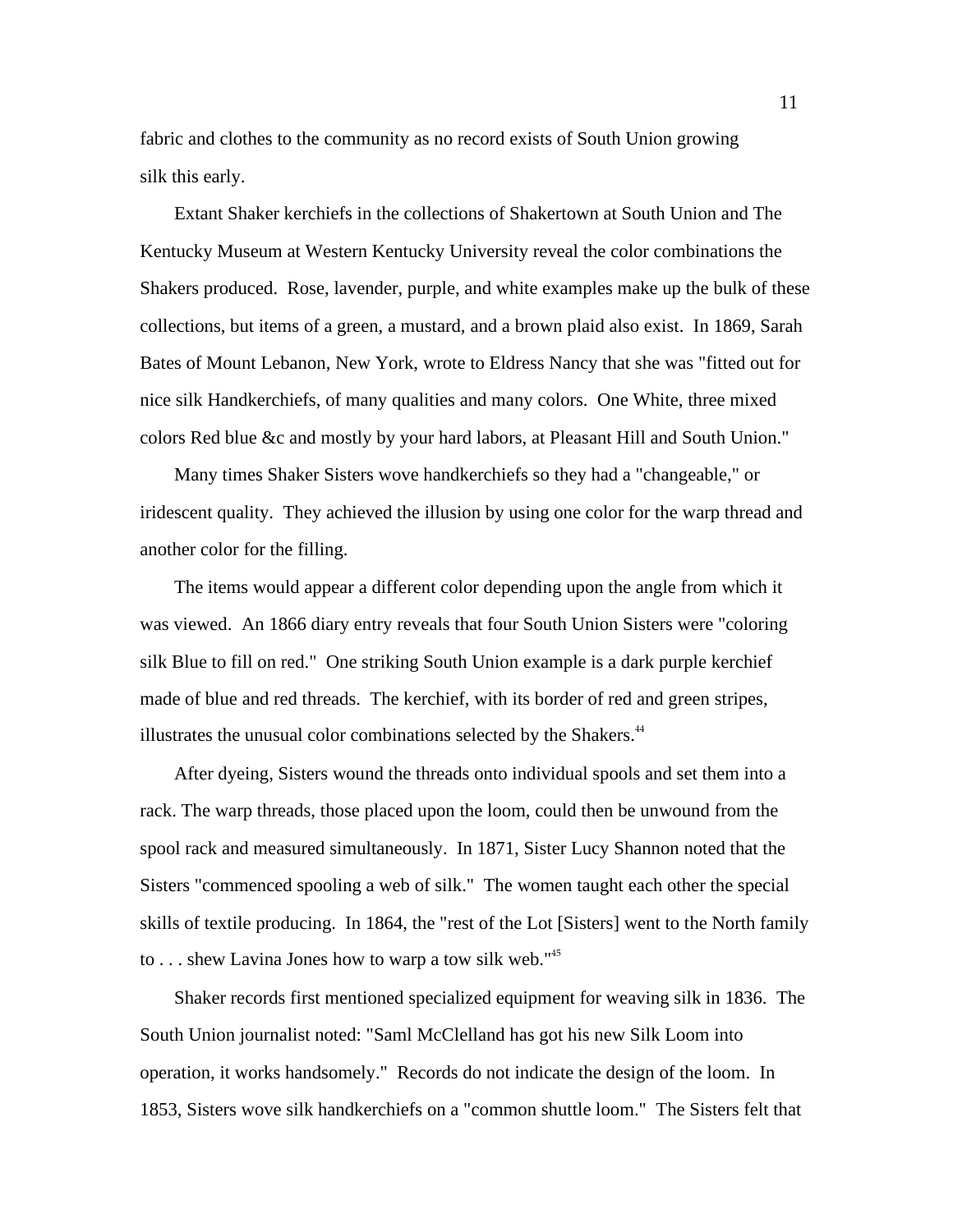the "tedious process," which also involved spinning the silk "entirely by hand," justified the "middling high" cost of the product. $46$ 

 Mount Lebanon's Sister Sarah Bates apparently appreciated the Sister's abilities. In 1869, thanking South Union members for their gift of a kerchief, she wrote:

 I never can dress myself with these Beauties without thinking of the Dear souls who have almost spilt their hearts blood and worked the flesh off their bones: And strained their nerves and Eyes to the utmost to prepare those choice articles. Why! . . . I am struck with astonishment, that your fingers can work such miracles: and keep soul and body together: And if I am ever able to pay the price that Justice would require, it must be hereafter. It may be that I have laid up treasures in Heaven, that I can draw interest from. \_\_ And measurably reward you vet.<sup>47</sup>

 It is difficult to translate quantities of reeled silk into yards of fabric. In 1832, South Union Sisters produced "11 1/2 [pounds] reeled silk [and] 5 1/2 of floss" from 110,285 cocoons. Twelve pounds of cocoons produced one pound of reeled silk. These ratios corresponded with those in an 1838 article in the *Silk Grower*, a magazine advocating the silk industry.

 The article also stated that one pound of reeled silk would produce 14 yards of the finest gros de Naples, a type of ribbed silk fabric. Using these figures as a rough guide, the Sisters' 1832 crop was adequate to produce the silk neck kerchiefs given to each of the Brethren on New Year's day of 1833.<sup>48</sup>

 Silk, referred to as "the prettiest and the fairest of all the threads", and its manufacture required a level of skill and patience American colonists seemed to lack. Brockett noted that "native grown" silks, due to "bad reeling, imperfect twisting, ... insufficient cleaning,  $\&$  ignorance in regards to weaving  $\&$  finishing the Goods ... were fuzzy as well as stiff; the colors did not stand well, and they were defective in lustre." <sup>49</sup>

 The Kentucky Shakers were known for the fine quality of their silk goods. The Silk Grower recognized the Kentucky Shakers as "those industrious people . . . whose steady, persevering labors and intelligence are the surest guarantees of success [in silk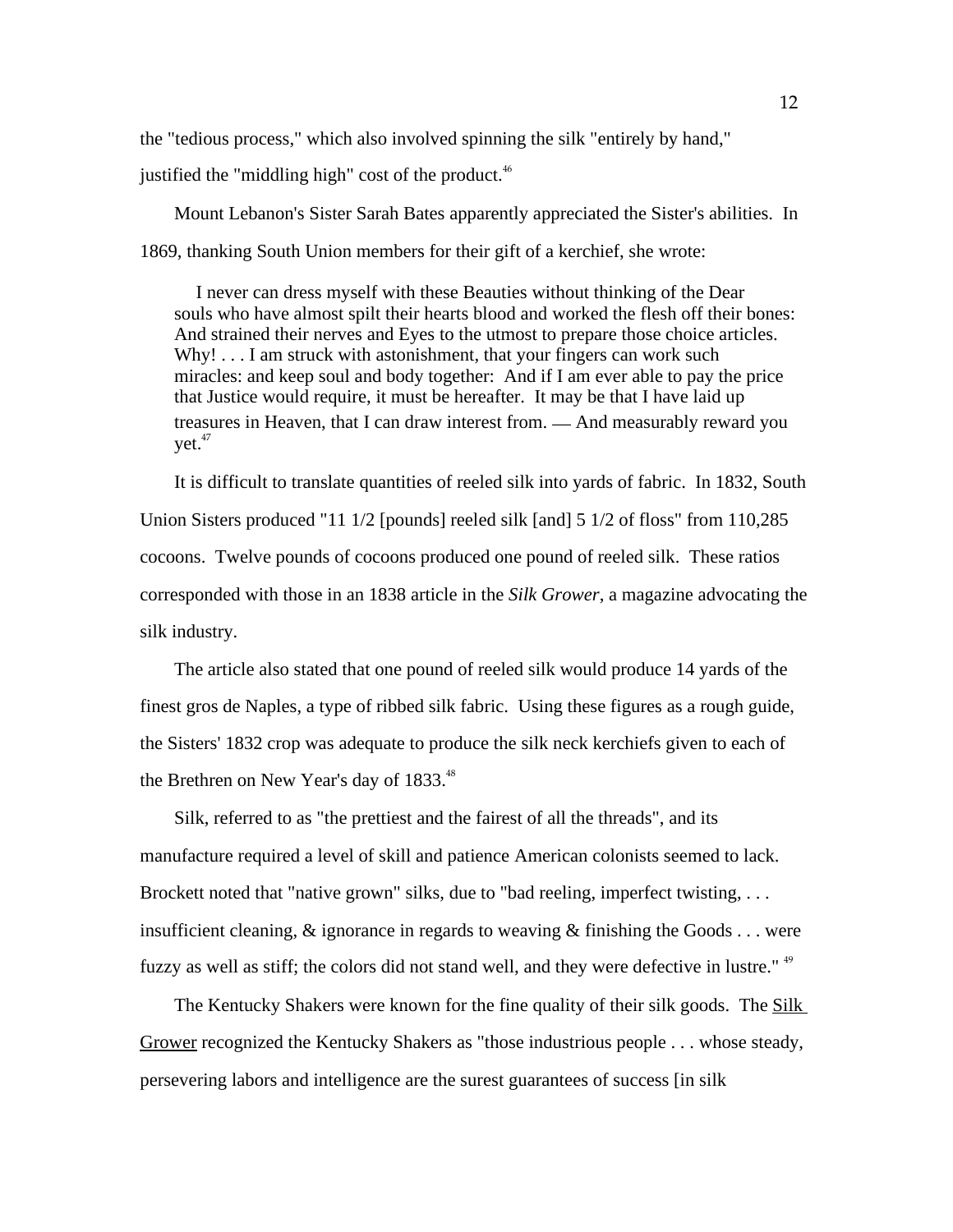cultivation]."<sup>50</sup> New Hampshire Sister Mary Whitcher, in an 1873 letter to Eldress Betsy and Eldress Nancy of South Union, wrote:

A Kentucky silk kerchief — White as whiteness — rich as richness — How can I keep it? Have the dear Ministry given away the last one of theirs? — We have worn it — We have shown it. — Brother James thought it looked like Ky. manufacture, not knowing what he had brought us . . . Oh! dear Sisters, you are once more hand in hand, as well as heart in heart.<sup>51</sup>

 Made of plain or twilled weaves, Shaker kerchiefs showed exceptional craftsmanship. Sisters wove the striped borders by alternating the weave structure of the fabric or by inserting a different color of thread (Figure 4). An examination of the hem reveals the neat, even, and almost invisible stitches of extremely fine handwork. Sometimes the maker stitched her initials in the corner of the kerchief. While examining her gift from South Union, Mary Whitcher exclaimed "Ah! we see [the kerchief] marked with a little N — this mean Eldress Nancy  $.^{152}$  The Brethren were not forgotten. Beginning with their first gift of neck kerchiefs in 1832, the South Union Sisters used their hard-earned silk to supplement the Brethren's wardrobe. Of a later vintage, a rosecolored silk stock at South Union displays the inscription "Wm. Booker" on its lining (Figure 5). $53$ 

 Many years after sericulture ended at South Union -- likely in the mid-1880s -- the tradition of giving silk kerchiefs to valued friends continued. On Christmas Eve 1915, John W. Perryman, one of the oldest Shakers at South Union, sent a package to a friend with the following note: "I received your Christmas card. I am sending you a silk handkerchief made by the Shakers. Silk was raised, spun and wove, [and] collored here. I am sending Mr. Bailey a neck-tie which I trust he will be pleased with."<sup>54</sup> Did this recipient understand the true value of this small gift? Many voices from Shaker history could attest to the prized treasure of a simple silk kerchief from the hands of the South Union Sisters.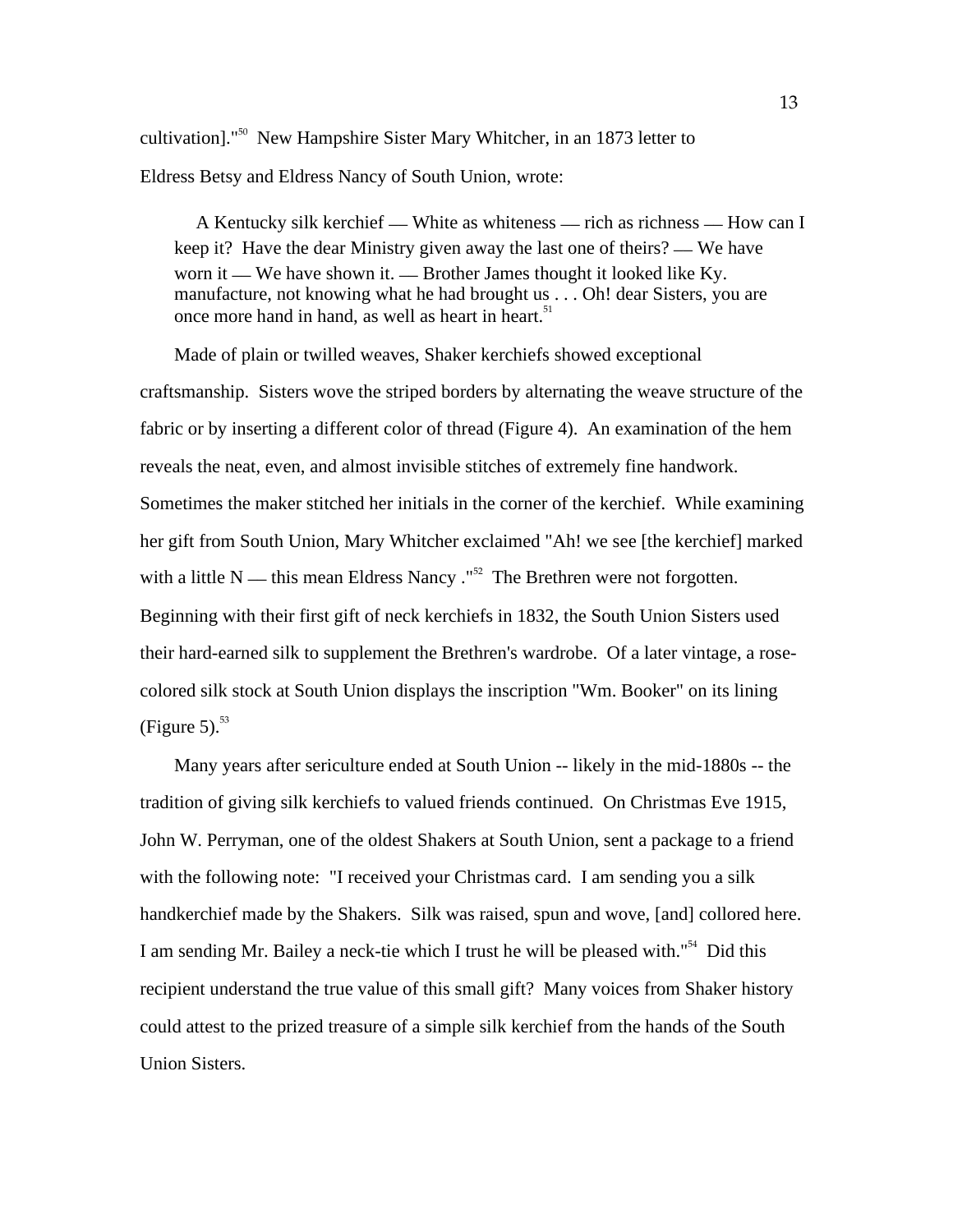**Notes** 

 $\overline{a}$ 

<sup>1</sup>Sarah Bates (Mount Lebanon) to Eldress Nancy E. Moore (South Union), 15 August 1869, Shaker Manuscripts, Western Reserve Historical Society Library, Cleveland, Ohio, IV-B-20, microfilm, hereinafter cited as WR.

<sup>2</sup>Ministry (South Union) to Ministry (Mt. Lebanon), 16 October 1853, IV-A-62 (WR).

3 [South Union Shaker] Record B, 1836-1864, 1 January 1859, Manuscripts Collection, Shakertown at South Union, South Union, hereinafter cited as SU.

4 Beverly Gordon, *Shaker Textile Arts* (Hanover, N.H.: University Press of New England, 1980), 170.

5 [South Union Shaker] Journal, 1872-1878, 18 November 1875, Manuscripts Collection, Library Special Collections, Western Kentucky University, Bowling Green, Kentucky, hereinafter cited as WKU.

6 [South Union Shaker] Journal, 1881-1883, 22 November 1881, V-B-229 (WR).

<sup>7</sup>Mary Whitcher (New Hampshire) to Eldress Betsy and Eldress Nancy (South Union), 31 October 1873, IV-B-21 (WR).

<sup>8</sup>Mary Whitcher and Sarah Woods (New Hampshire) to Sisters (South Union), 23 January 1874. IV-B-21 (WR).

9 Julia Neal and Elmer R. Pearson, *The Shaker Image* (New York: New York Graphic Society, 1974), 48-9.

<sup>10</sup>Ruth Farrington and [Meitty] Munsell (Enfield) to Eldress Molly Goodrich (South Union), 20 October 1828, IV-B-19 (WR).

 $11$ [South Union Shaker] Record A, 1807-1836, 6 January 1832, (WKU).

 $12$ Ibid., 1 January 1833.

<sup>13</sup>*Home and Farm Journal,* 15 April 1882.

<sup>14</sup>1881-1883 Journal, 27 May 1882.

<sup>15</sup>Home and Farm Journal, 15 April 1882; H. P. Byram, "An Essay on the Culture and Manufacture of Silk," in *Annual Report of the Commission of Patents* (Washington, D.C.: The Commission, 1847), Ex. Doc. No. 54, Appendix No. 10, 440.

<sup>16</sup>*Home and Farm Journal,* 15 April 1882.

<sup>17</sup>Eli McLean (South Union) to Respected Ministry (Mt. Lebanon), 8 August 1856, IV-A-62 (WR).

<sup>18</sup>1881-1883 Journal, 6 March 1882, 15 March 1882.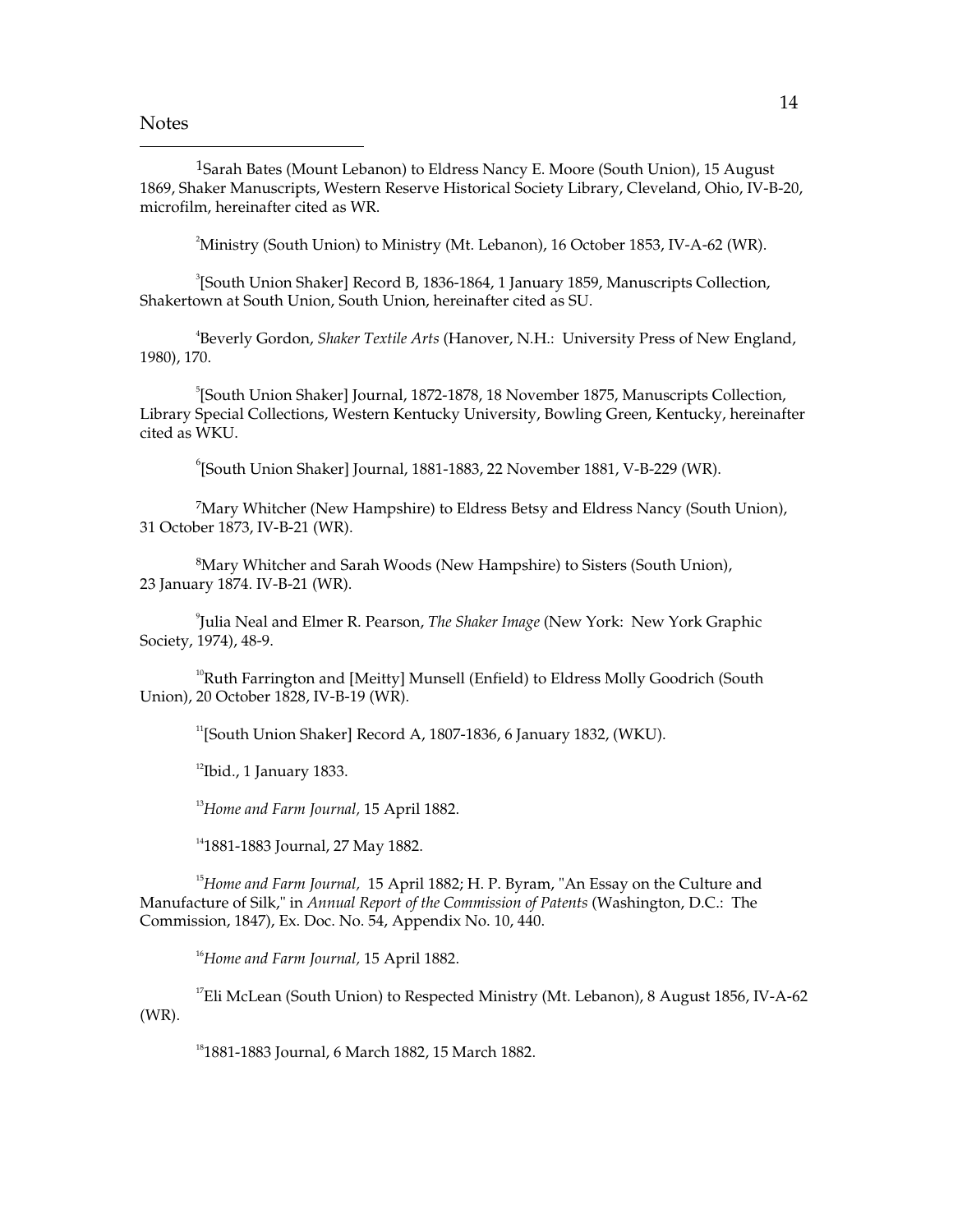<sup>19</sup>John Nicholson, *The Farmer's Assistant; Being a Digest of All That Relates to Agriculture, and the Conducting of Rural Affairs; Alphabetically Arranged, and Adapted for the United States,* 2d ed. (Pennsylvania: Benjamin Warner, 1820), 340.

 $20$ <sup>20</sup>1881-1883 Journal, 20 March 1882, 30 April 1882.

<sup>21</sup>Nicholson, 340; J. Orville Taylor, *The Farmer's School Book* (Albany: Hoffman and White, 1837), 131.

<sup>22</sup>John James Dufour, *The American Vine-Dresser's Guide*, Being a Treatise on the Cultivation *of the Vine, and the Process of Wine Making; Adapted to the Soil and Climate of the United States*  (Cincinnati: S.J. Browne, 1825), 99.

 $23$ Nicholson, 340.

 $24$ Taylor, 131.

 $\overline{a}$ 

<sup>25</sup>Nicholson, 342.

<sup>26</sup>*Home and Farm Journal,* 1 January 1883.

<sup>27</sup>1881-1883 Journal, 20 May 1882.

 $28$ Taylor, 134.

 $^{29}$ [South Union Shaker] Diary, 1866, 2 June 1866, V-B-227 (WR).

<sup>30</sup>1881-1883 Journal, 21 May 1882.

<sup>31</sup>Elder Henry C. Blinn, "A Journey to Kentucky in the Year 1873," *Shaker Quarterly* 5 (Winter 1965): 115.

<sup>32</sup>Nicholson, 341.

 $^{33}$ Byram, 447.

 $34$ Taylor, 122.

<sup>35</sup>Nicholson, 340, 343.

<sup>36</sup>Edward P. Roberts, *Manual , Containing Directions for Sowing, Transplanting and Raising of the Mulberry Tree ; Together with Proper Instructions for Propagating the Same by Cuttings, Layers, &c. &c. as also, Instructions for the Culture of Silk* (Baltimore: Sands & Neilson, 1835), 52.

<sup>37</sup>Nicholson, 343.

<sup>38</sup>Taylor, 343; Byram, 451.

<sup>39</sup>Nicholson, 244; Kax Wilson, *A History of Textiles* (Colorado: Westview, 1979), 19.

<sup>40</sup>L.P. Brockett, *The Silk Industry in America* (Washington: Silk Growers of America, 1876), 87; 1866 Diary, 13 June 1866; Byrum, 452.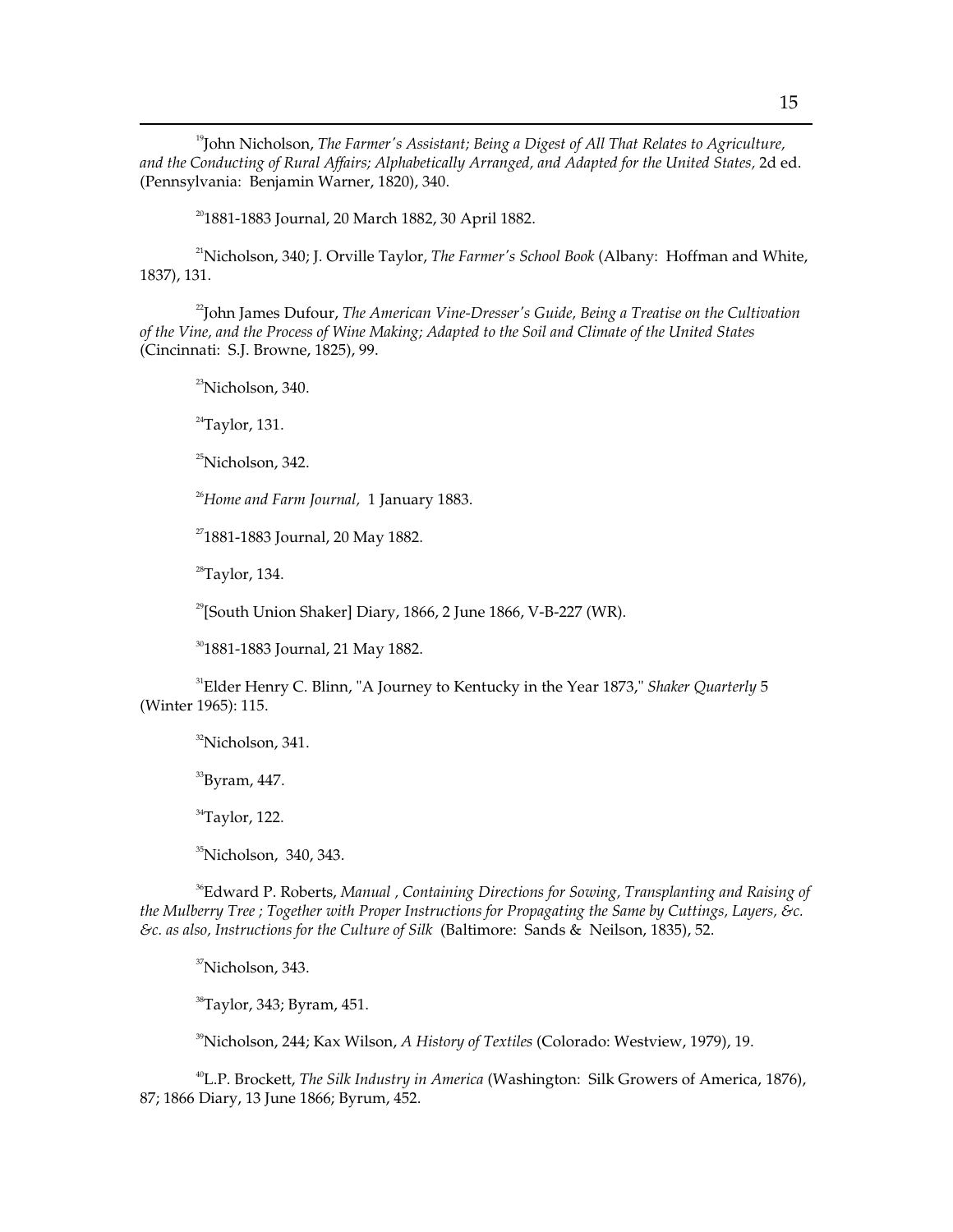<sup>41</sup>Brockett, 90, 91; Byrum, 451.

 $\overline{a}$ 

<sup>42</sup>[South Union Shaker] Eldress Nancy E. Moore Journal, 1861-1864, 23 February 1864, (WKU); Record A, 29 July 1835.

<sup>43</sup>Dufour, 107; Brockett, 92.

<sup>44</sup>North and South Brick House Account Book, 1818-1820, II-B-59 (WR); Sarah Bates to Eldress Nancy E. Moore, 15 August 1869; 1866 Diary, 15 May 1866.

<sup>45</sup>[South Union Shaker] Lucy Shannon Diary, 1871-1872, 1890, 11 September 1871; Moore Diary, 12 May 1864.

<sup>46</sup>Record A, 21, July 1836; Ministry (South Union) to Ministry (Mt. Lebanon), 16 October 1853.

 $47$ Sarah Bates to Eldress Nancy E. Moore, 15 August 1869.

<sup>48</sup>Record A, 18 June 1832, 1 January 1833; *Silk Grower,* July 1838.

<sup>49</sup>Dufour, 98; Brockett, 28.

<sup>50</sup>*Silk Grower*, November 1838.

<sup>51</sup>Mary Whitcher to Eldress Betsy and Eldress Nancy, 31 October 1873.

 $52$ Ibid.

<sup>53</sup>[South Union Shaker] Necropolis, 126 (WKU). William Booker was a long standing member at South Union until his death in 1911 at age 70.

<sup>54</sup>John W. Perryman (South Union) to Ethel Baily, 24 December 1915, (SU).

#### SELECTED BIBLIOGRAPHY

Blinn, Elder Henry C. "A Journey to Kentucky in the Year 1873." *Shaker Quarterly* 5 (Winter 1965): 107-133.

Brockett, L.P. *The Silk Industry in America*, Washington: Silk Growers of America, 1876.